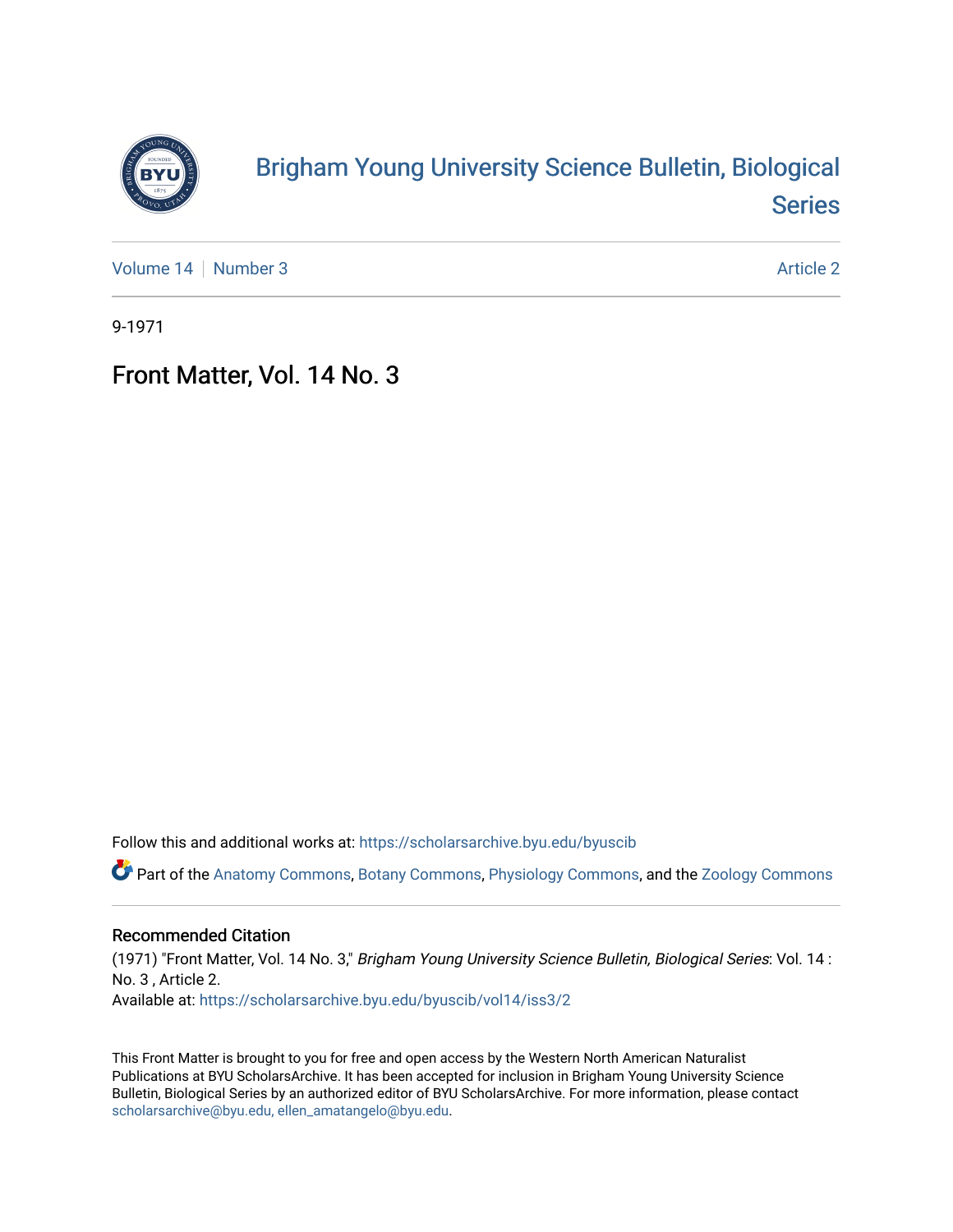

MUD. COMP. LUC LIBRARY;

OCT 29 <sup>1971</sup>

HARVARD UNIVERSITYI

Brigham Young University Science Bulletin

# A FLORA FROM THE DAKOTA SANDSTONE FORMATION (CENOMANIAN) NEAR WESTWATER, GRAND COUNTY, UTAH

by

Samuel R. Rushforth



BIOLOGICAL SERIES — VOLUME XIV, NUMBER <sup>3</sup> SEPTEMBER 1971